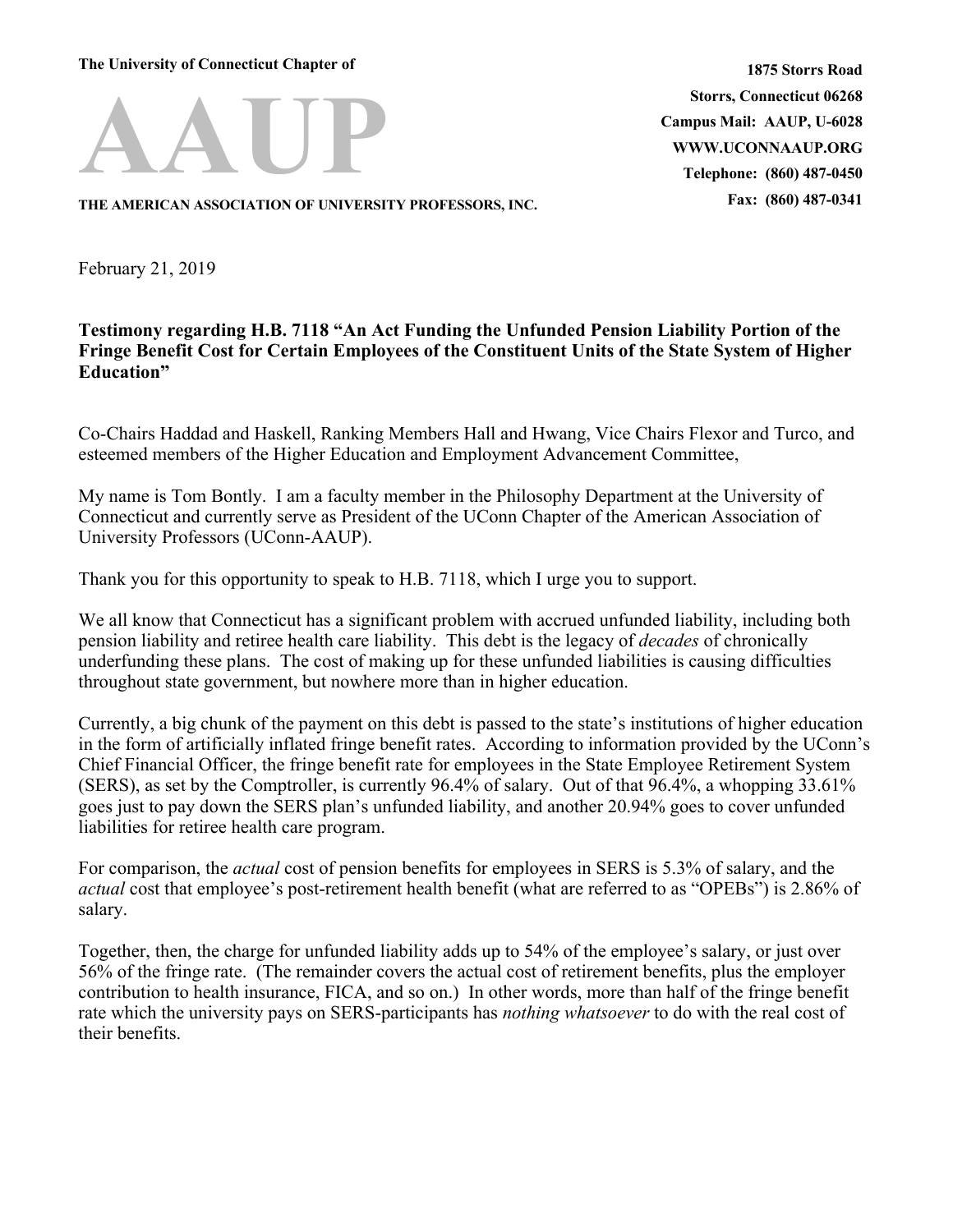For most state agencies, the artificially inflated fringe rates are inconsequential, because their operations are funded by the state itself. But for the state's colleges and universities, which rely increasingly on nonstate support, these bloated fringe rates create numerous difficulties.

First, inflated fringe rates drive up the cost of educating our students. While the UConn administration does what it can to avoid passing the unfunded liability charge to our students, in reality, the University is often left with a choice: hire fewer instructors, in which case students can't get the courses they need to graduate; or raise tuition. Either way, the students wind up paying more.

In essence, the state of Connecticut is levying a hidden tax on students and their families, making our children pay for the sins of the past. This arrangement is unjust. The unfunded liability was not created by these students, nor by our institutions of higher education. It was created by the state as a whole: by past legislators and governors who chose to underfund the retirement benefits they were promising, and ultimately by the voters who elected them. And the state as a whole benefited (at least temporarily) from those choices: for by neglecting to save money for future retirements, the state was able to spend that money on government services and infrastructure while still keeping tax rates low.

Since the state as a whole created the unfunded liability problem, and since the state as a whole reaped the benefits, it is only fair that the state as a whole pay the bill. So, if taxes must now be raised to pay for the sins of the past, those taxes should not fall disproportionately on students and their families: they should fall on all of us.

Beyond the injustice, however, the current policy is inefficient and counterproductive. In particular, the inflated fringe rates drive up the cost of doing research at the state's flagship university, making UConn's researchers less productive and less competitive for federal grant money. Grant awards are typically capped, meaning that granting agencies (e.g., NIH) generally do not increase the size of an award to cover the state's high fringe. Instead, it comes out of the researcher's budget, with the result that he or she can hire fewer people to work on sponsored projects. Fewer people means that less work gets done, which means fewer discoveries, fewer inventions, fewer publications, and fewer grant applications going out the next funding cycle. And those grant applications that do go out are less competitive, because the granting agencies know that they will get more research for their money if they give it to another institution.

How much less competitive is UConn for grant funding these days? I do not know precisely, but a comparison with the fringe rates of other, comparable institutions is instructive. According to numbers provided by CFO Scott Jordan's office, the average fringe rate on UConn faculty runs about 20 percentage points higher than it does on average at UConn's peer and aspirant institutions. The average fringe rate on non-faculty professional staff at UConn runs about 30 percentage points higher than average.

Very roughly, then, a grant which supports 3 staff members at UConn would support 4 at one of our competitors and produce proportionally more research work. Granting agencies know this, by the way, and it factors into their decision-making. While it is hard to be certain, I would guess that these numbers are a big part of the reason why UConn's grant awards and expenditures have been basically flat since 2011, after many years of growth.

The impact of this problem on the state should be obvious. Inflated fringe rates mean less grant revenue – probably tens of millions of dollars less grant revenue per year. Less grant revenue means fewer laboratory jobs for CT residents to fill, fewer patents and start-ups, and generally less capacity for UConn to serve as an economic engine for the state.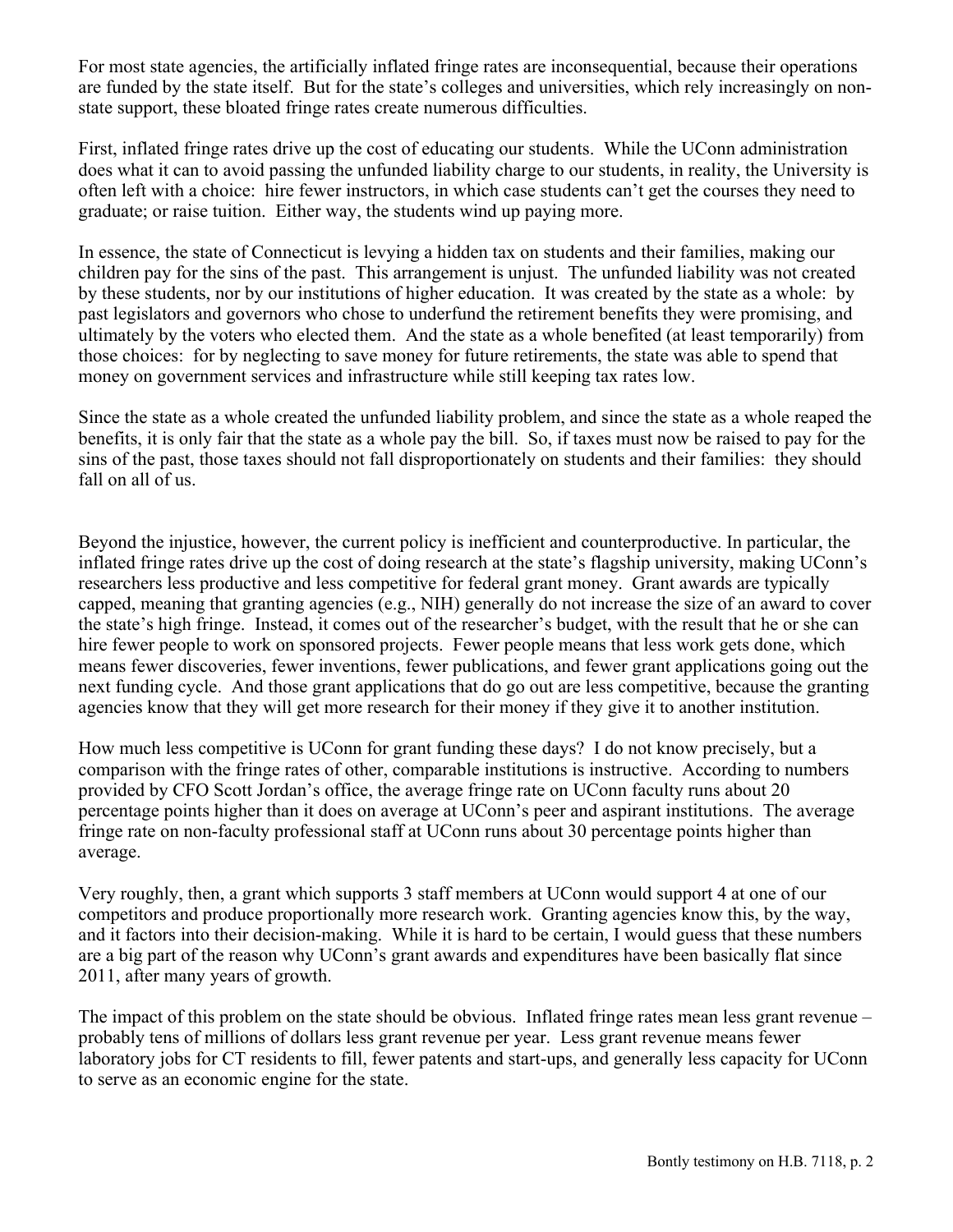In his written testimony on this bill, Comptroller Lembo, while certainly recognizing the problem our institutions of higher education face, raises certain concerns about whether the best solution is to remove the unfunded liability surcharge on the fringe rate, or whether it would be better instead to provide these institutions with additional state support to cover the differential. These questions are important, and we are eager to work both with Comptroller Lembo and our elected representatives to find the best solution.

While my testimony has been concerned with the effect of inflated fringe rates on our institutions of higher education, it should be recognized more generally that the practice of larding debt payments onto fringe benefit rates has other negative consequences.

From an accounting standpoint, the practice is highly misleading. It gives the good people of Connecticut the mistaken impression that current state employee benefits are exorbitantly expensive. They are not. As highlighted above, the actual cost of current employees' retirement benefits is only 8% or so of salary. The surcharge for unfunded liability is 54%. Again, that surcharge has nothing whatsoever to do with the cost of current state employee benefit plans. Rather, it goes to fund benefits for those who are retired or soon-to-retire, those in Tier I of SERs, whose benefits were never pre-funded. (Incidentally, Tier I is *not* the product of state employee collective bargaining, which it predates.) Now that bill is coming due, and the state has for whatever reason taken to hiding that bill in the fringe rate on current employees.

The current practice is akin to taking someone's accrued credit card debt (or mortgage debt, etc) and adding it to their utility bill. Such a practice would undoubtedly make folks think their utility rates were outrageously high. They might look for another electricity supplier or even think about shutting off their electric altogether. But their electricity usage isn't the problem; it's the unrelated debt payment, which will have to be paid whether they shut off their utilities or not.

The practice of hiding the state's debt payments in its labor costs creates other perverse incentives. For instance, there is a perception that the state could save considerable money by privatizing or partially privatizing UConn's John Dempsey Hospital. But the savings are illusory. Were we to privatize or even close Dempsey (moves I do *not* support), the unfunded liability would still be there, big as ever.

Similarly, there is a perception out there that we could solve the high fringe problem by renegotiating the SEBAC agreement, which set pension and health benefits through 2027. For instance, I have heard it suggested that we could solve the problem by moving state employees into a 401k-style plan, such as the Alternative Retirement Plan open to employees in higher ed. After all, the fringe rate for the ARP is only 54.12% of salary, compared to 96.4% for SERs, right?

Sadly, no. The difference is due entirely to the accrued unfunded liability. The fringe rate on SERs employees includes a surcharge of 54.55% for unfunded liability, whereas the surcharge on ARP is a mere 3.89% to make up for past underfunding of retiree health benefits. So, were the state to move all employees into the ARP, fringe rates would go down, but the unfunded liability would be there, big as ever. The state would simply have to account for it another way, which it could do without moving anyone to the ARP, simply by removing the surcharge from SERS fringe rates and accounting for the debt payment another way.

Indeed, moving state employees from SERS into the ARP (*if* you could even get SEBAC to agree to such a change, not to mention the IRS) would actually be counterproductive. When you look at the *actual* cost of employees' retirement benefits, SERS is actually quite a bit cheaper than ARP: 5.41% of salary for SERS compared to 7.44% for ARP (as of FY 18 – these numbers have both gone down slightly for FY 19 due to the SEBAC 2017 agreement). Why is SERS cheaper? Because the state assumes all of the